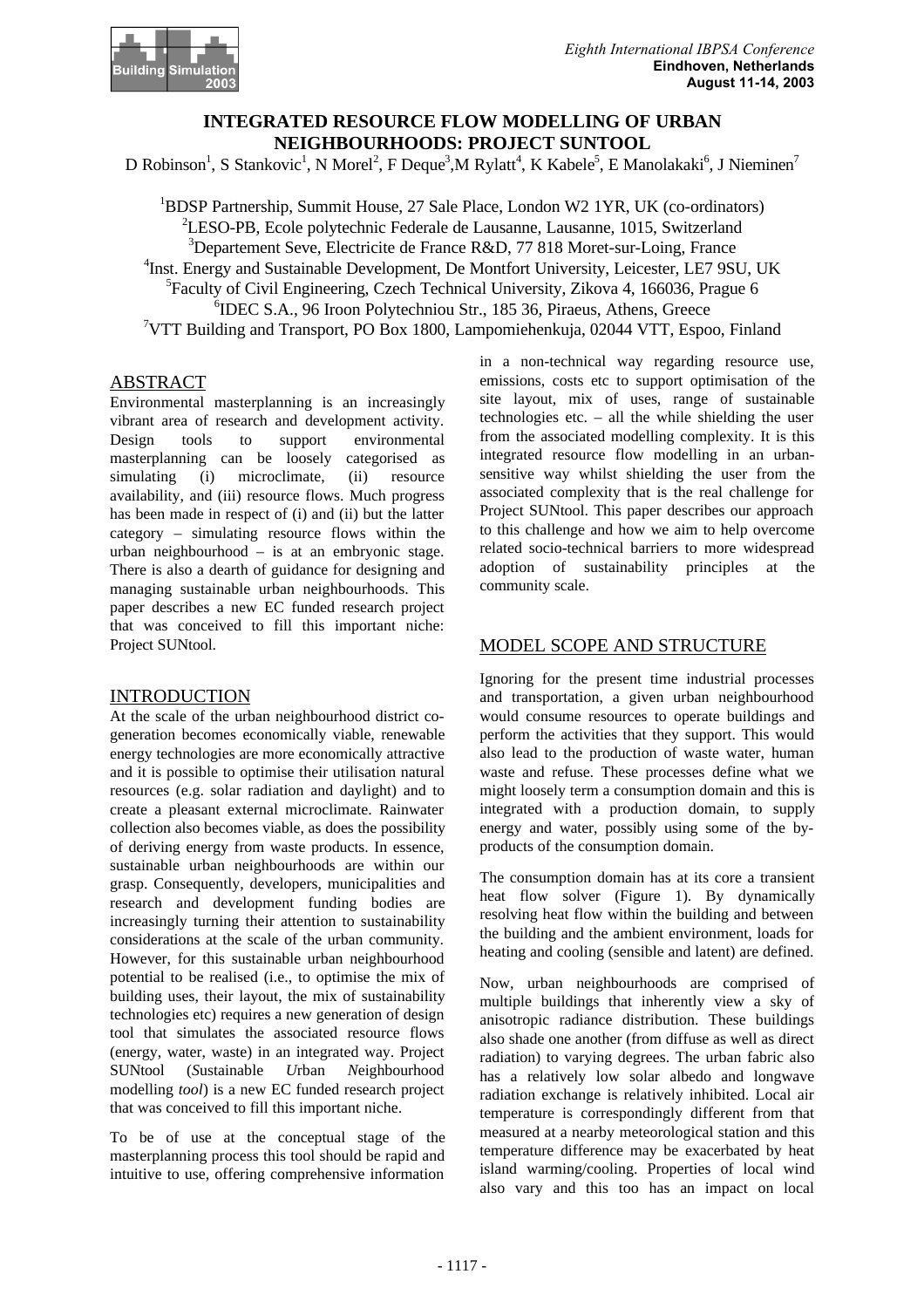temperatures as do anthropogenic gains and variations in vegetation (which also affects local humidity). These climatic differences alter the thermal loads acting on urban buildings and so it is important that our resource flow modelling tool is sensitive to this urban context. For this reason *microclimate* is defined as a separate family of model. On a related note, interior daylighting is sensitive both to the urban context and to the varying luminance distribution of the sky, so that *daylight* is also identified as a separate class of model.

The production and consumption of resources within an urban neighbourhood is strongly influenced by occupant behaviour. It is also the source of greatest uncertainty in current building simulation programs. To resolve this uncertainty a new generation of stochastic models is required. For conventional simulation programs these need only consider processes which impact a building's heat balance (and incidentally its electrical power use). In relation to urban resource flows, these need also to consider water use and refuse and human waste production.

Developing a suite of *stochastic* models that could be reliably employed to analyse individual buildings (and the range of common building types) would be the subject of a large scale project in its own right. The purpose of this aspect of SUNtool is then to develop a first approximation of these models which predicts behaviour reasonable reliably at the community scale. This will lead to predictions of casual heat gains and any associated electrical power loads, water (differentiating between hot and cold) and waste (human/refuse) production which if aggregated produce reasonable means and variances (compared to say a repeated casual gain profile).

Outputs from these models (which will be developed in a form that is amenable for later refinement) will be integrated with the transient heat flow solver and either directly or indirectly with post-processing routines to collate the resultant resource flows. The lighting model will take as input the results from the daylight model to define light switching due to timer and photoresponsive controls as well as occupant interaction.

Once reliable heating and cooling loads have been defined it is necessary to translate these into energy consumption, by considering equipment efficiencies and heating/cooling medium transport power use. It is presently envisaged that a very simplified approach would be adopted, based upon empirical evidence. For example, by collecting combustion efficiencies for different boilers, CoPs for different chillers and specific fan powers for different fan types. Some simplified models may be developed to handle low energy heating and cooling plant. For

example, using ground source heat pumps or absorption chillers. These energy consumptions together with those defined by the occupancy models will define the total energy delivered profile (inherently split by use). The remaining aspects of the consumption domain (e.g. waste) are produced by the occupancy-related models implicitly.

The production domain will consist of a series of sub-models which predict thermal and electrical energy generation and rainwater collection, in certain instances with feedback from the consumption domain. For example, in relation to microclimate, rain and waste water recycling and energy from waste. Models of the following are planned:

- Photovoltaics, wind turbines and fuel cells for electrical power production.
- Solar water heaters for embedded hot water production.
- Rainwater collection and grey water recycling (incl. associated electrical power consumption).
- Combined heat and power plant, including energy from waste.

The guiding principal for the development of the integrated solver will be that its composite models are *appropriately complex*. We do not want models that are excessively onerous – computationally or in input terms. By the same token they need to produce sufficiently accurate simulations. This will be the key test that will be applied during the initial review stages of the project when the technical specifications for each family of model are defined.

## USER INTERFACE

As noted above, it is crucial to the success of this project that the user interface is easy and intuitive to use, that the user is shielded from the underlying numerical complexity and that the solvers results are presented in a readily accessible way. Following from this rationale, a significant proportion of the software development effort will focus upon composing geometric descriptions quickly, automating routine attribution tasks and defining accessible results presentation formats.

On embarking on a new project the user will be invited to identify the region of the country within which the site is located to select the climate file. Following from this, the user will have the flexibility to define and analyse the problem according to their own preferred route through the software. For simplicity we describe the interface by way of a sequential problem definition and analysis process.

In the first instance, a geometric description of the site will be developed using a simple 3D sketching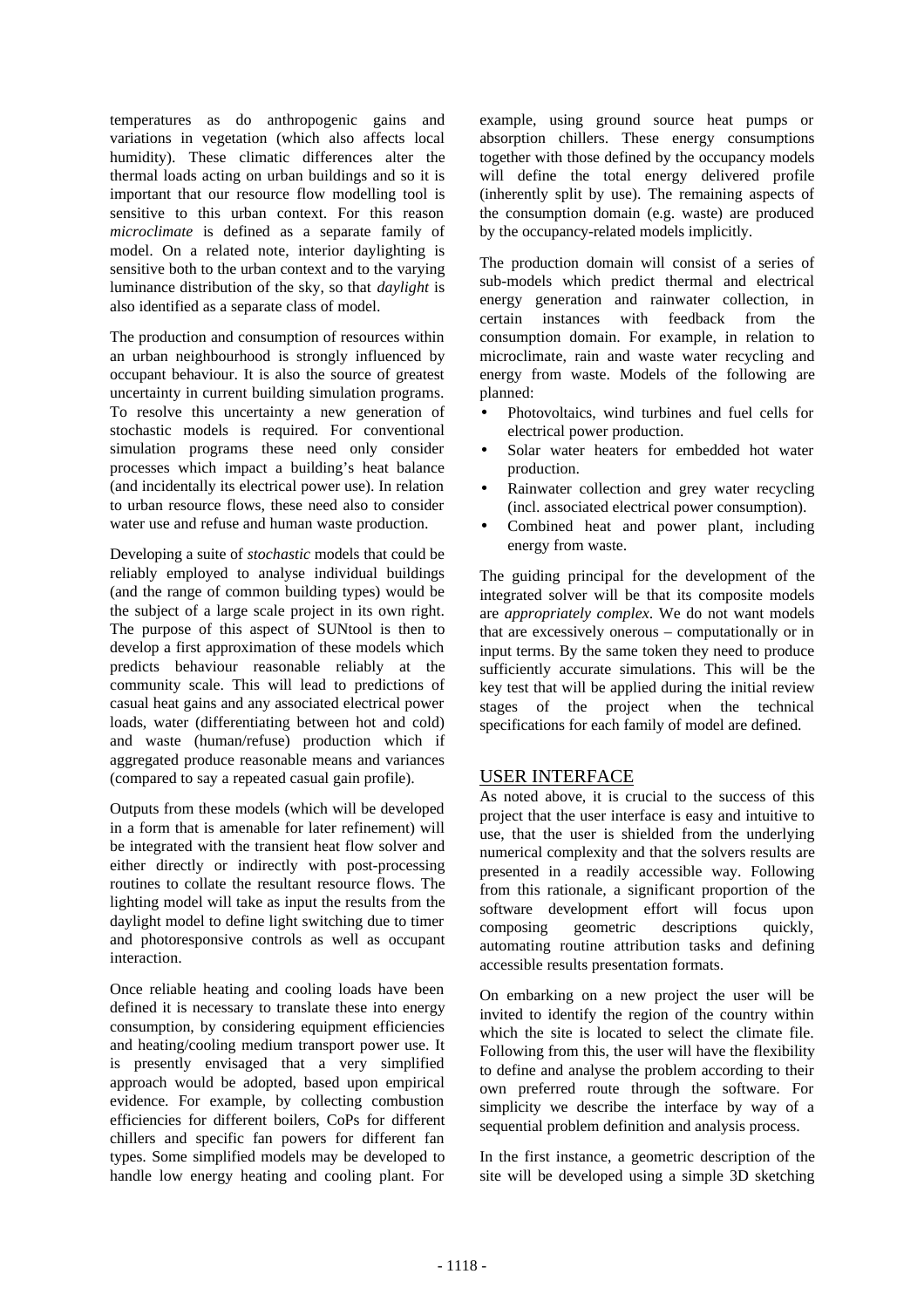tool (e.g. vertical extrusion of a 2D polyline). The user will then be invited to define the type of activity that the building supports (e.g. from the principal categories office, residential, school, or *obstruction*; and sub-categories such as low internal heat gain, low internal illuminance datum). These descriptors will then be used to access appropriate default values (iDefaults) from the database relating to fabric constructions, occupancy profiles, internal equipment and lighting gains, the façade glazing ratios (given the site's global coordinates) and building services. A series of rules will then be employed to zone the building. At its most basic level this will follow the rationale of the simplified design tool the LT Method (Baker and Steemers, 2000): splitting the floor plate into non-passive and orientation-specific passive zones. At a more complex level, rules will be employed to zone for environmental control. A further tier of spatial subdivision will relate to mixed uses, again via a series of rules (based upon a more detailed definition of the building's activity via the GUI).

The user may also intervene, at this point or later, to more accurately attribute the building and indeed to add new entries to the attribution database for example relating to fabric construction (a facility will also be introduced to import climate files).

With the basic building attribution complete, the user may then proceed to define particular resource production and management characteristics. This will be achieved by associating icons within the resource management toolbar either with particular buildings or the site. In the latter case for example, this may automatically create links between central co-generation plant and each building. In the former case PV panels may be associated with particular building surfaces (facades or roof).

With the input process complete the user may then proceed to invoke the solver. By default the software will produce a single solution for the basic description that is parsed to the project database. However, it is planned to develop a parametric engine. This will simply be a mechanism for choosing a variable to parameterise, the lower and upper bounds and the increments by which the parameter will be varied. This could be relatively straightforward in the cases of percentage internal heat gains and façade thermal transmittance or more complex in the case say of varying urban street canyon proportions. This mechanism may apply both to individual buildings and to the site as a whole. If successful it will be a powerful building and urban design tool.

When complete the solver will parse raw and partially-processed results to the database, which

may be accessed from the results analysis module of the user interface when the solution is complete. It is envisaged that the user will be able to plot one of three standard sets of charts at any one time as well as charts constructed from user defined variables. The standard results sets may be categorised as summary, detailed and parametric.

The aim of the summary results facility is to provide an a-priori overview of the performance of the site, each building within the site and how the site's performance compares within previous scenarios. One useful tool for providing performance overviews has been coined a `community resource signature` for example taking the form of a horizontal bar chart with the bar subdivided into resource types (energy, water and waste) and positive and negative x-axes referring respectively to production and consumption. Successive bars on this chart relating to different neighbourhood scenarios would then help the user to identify a solution that is approaching the resource use optima.

The more detailed analyses are intended to give a view of the temporal variation of resource flows – both site-wide and for individual buildings (once selected) – for a user defined time period. The parametric study results will be similarly split; in which the sensitivity of individual resource flows can be analysed at the site, building or zone scales.

These standard result sets may be viewed simply as a report process. The user defined results analysis facility will take the form of a standard simulation program - with e.g. var-var or time-var graphical options and the ability to export results in test file format for more detailed analysis – but with an additional layer of spatial granularity: the site.

## DEVELOPMENT AND APPLICATION

Project SUNtool will develop a unique integrated resource flow modelling solver and this will entail innovations in many of the contributory models. The most fundamental innovations from Project SUNtool however, will be in the development of the stochastic models and procedures to quasiautomatically attribute the geometric building descriptions. Both of these will be informed by a concerted data collection exercise, with Europe being split into regions and different project partners being responsible for data collection from within their region.

Development of the deterministic models will be comparatively straightforward – being based on reviews of existing models and solution techniques. Some of these models will nevertheless be complex, as will some of the stochastic models, and this raises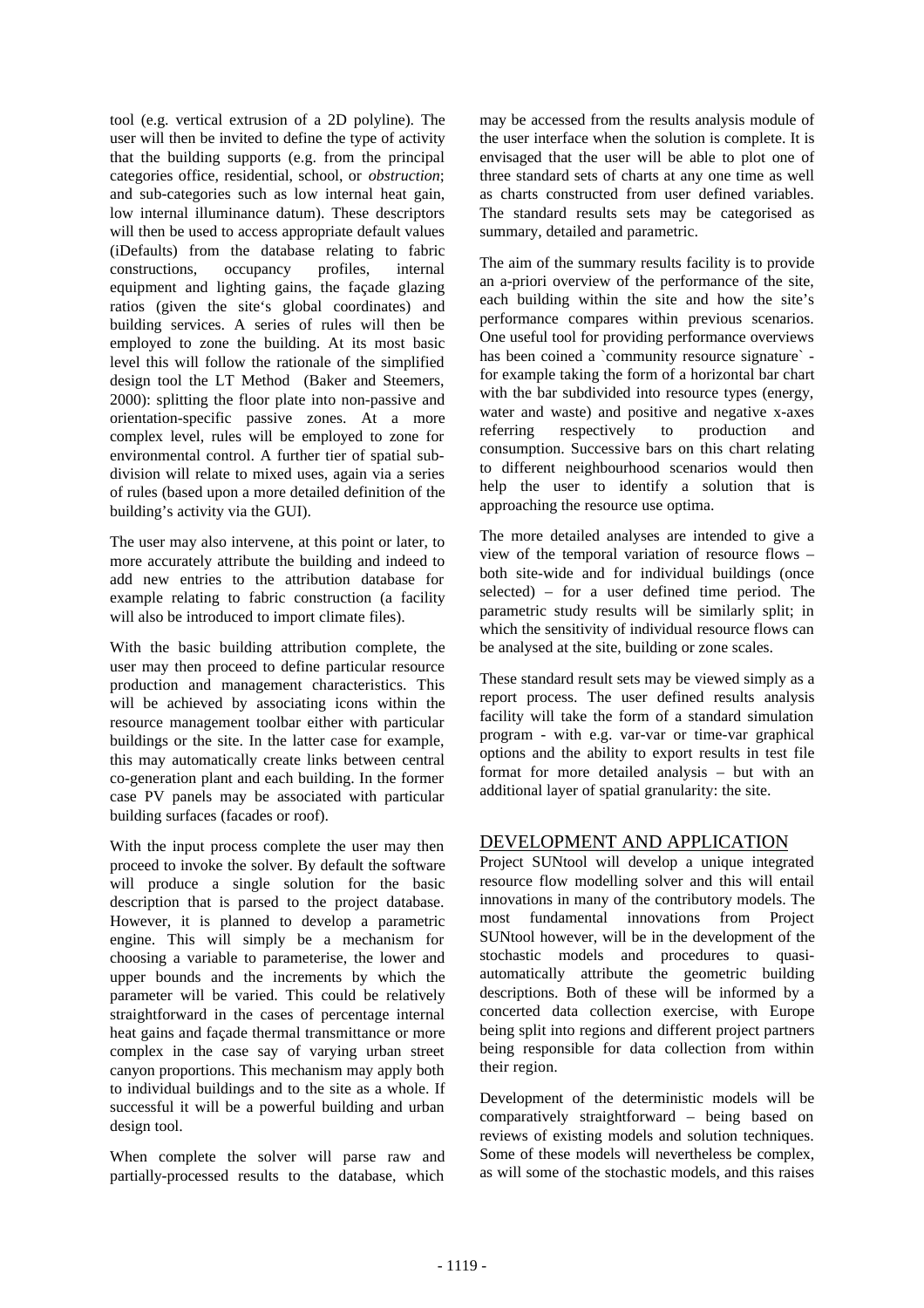the important issue of testing (or validation) – the subject of a dedicated project task.

As each model is developed this will be tested in isolation by an independent partner by comparing output either with analytically derived results or with proprietary software (e.g. a Monte Carlo based lighting simulation program in the case of the daylighting and solar radiation models). Significant differences will then be reported to the developer for bug fixing and the process repeated until satisfactory results are achieved. A similar process will be repeated once individual models are coupled with the integrated solver. When this testing stage is complete and the model parameterisation method has been integrated the project will proceed to application.

The purpose of this final stage of the project, which will involve application to case study sites and (whether manual or automated) parametric studies, is two-fold (i) to evaluate the tool's efficacy in use, and (ii) to develop masterplanning guidelines. This latter will then inform the complementary educational tool.

Besides the testing of models, it is also important to determine whether the software as a whole is fit for its purpose. For this a user steering group has been established and this group is responsible for (i) defining users' requirements, (ii) policing the delivery of these requirements, and (iii) ultimately testing that the completed tool is fit for its purpose – both in terms of functionality and ease of use. The outcomes from this final phase, carried out as part of the application stage described above, will feedback into the development process shortly prior to project completion.

## EDUCATIONAL TOOL

The quest for the holy grail of sustainable communities may be viewed as a three pronged process: (i) demand minimisation, (ii) renewable resource supply, and (iii) efficient delivery of outstanding resources; and the resource flow modelling tool is almost expressly developed to support this. However, the process of identifying sustainable optima must be placed within a pragmatic socio-economic framework if proposals are to have a good chance of being adopted in practice. The financial appraisal aspect of this decision support will be part of the modelling tool. The qualitative aspect will be accommodated within a complementary educational tool.

The educational tool will have two facets. It will on the one hand provide advice for overcoming barriers to the more widespread uptake of sustainability technologies and related considerations, covering e.g. (i) socio-technical barriers (aesthetics, noise, etc) including technical summaries of different technologies, (ii) technical issues such as maintenance, performance monitoring and optimal ongoing resource management, and (iii) nurturing a more sustainable-minded community spirit.

There are also some important issues related to sustainable masterplanning that are beyond the remit of the modelling tool and associated decision support. Examples are (i) transport planning, (ii) constructional materials, and (iii) approaches and supporting tools to optimise pedestrian comfort. On a related note, guidance on approaches to minimising net resource use will also be a valuable adjunct to the tool; covering issues such as site layout, mixes of building uses and technologies – many of which will arise from parametric studies. Both this and item (iii) above will be supported with case study material collated during the application stage of the project.

#### **CONCLUSIONS**

The rationale and proposed structure for the development of an integrated resource flow modelling tool to support sustainable community (re) design in complex urban settings has been described. This will lead to innovations in daylight and solar radiation modelling, translating meteorological measurements to the local urban scale for energy simulation, stochastic behavioural modelling, and rapid attribution of building geometries. These disparate models will then be coupled with an integrated solver and this will include a facility to parameterise certain simulation variables and subsequently to conduct multiple simulations. This together with case studies will inform the development of a complementary educational tool. This tool has the brood objectives of helping the user to overcome real or perceived socio-technical barriers to the more widespread uptake of sustainability technologies as well as advising on approaches to optimise community sustainability and the local pedestrian microclimate.

Project SUNtool is due for completion early in 2006 and throughout this time regular updates will be posted on the project WWW site.

## ACKNOWLEDGEMENTS

The funding for Project SUNtool by the European Commission's DG TREN is gratefully acknowledged.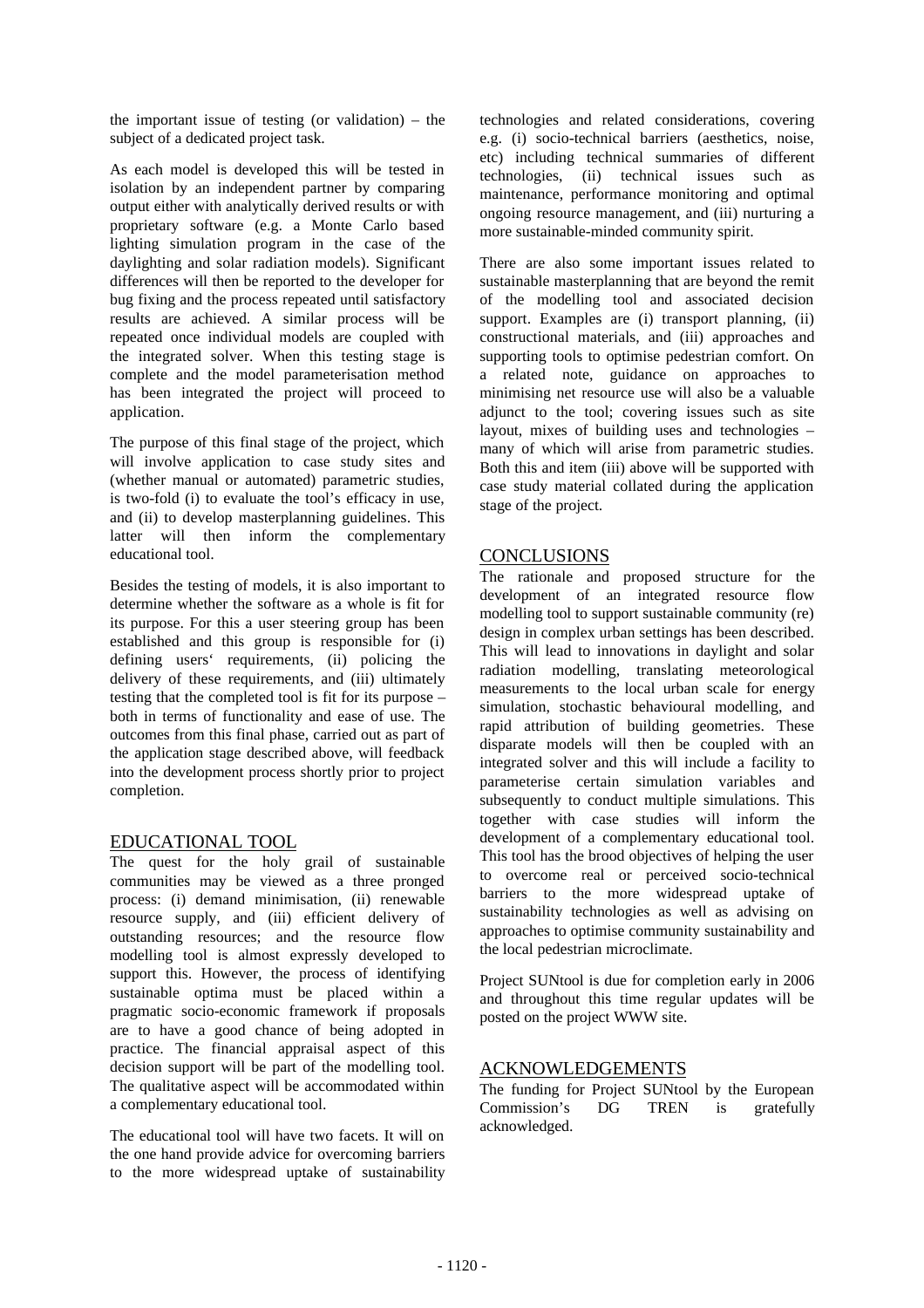# **REFERENCES**

N. Baker and K. Steemers, Energy and Environment in Architecture: A Technical Design Guide, Routledge, 2000 (ISBN 0419227709).